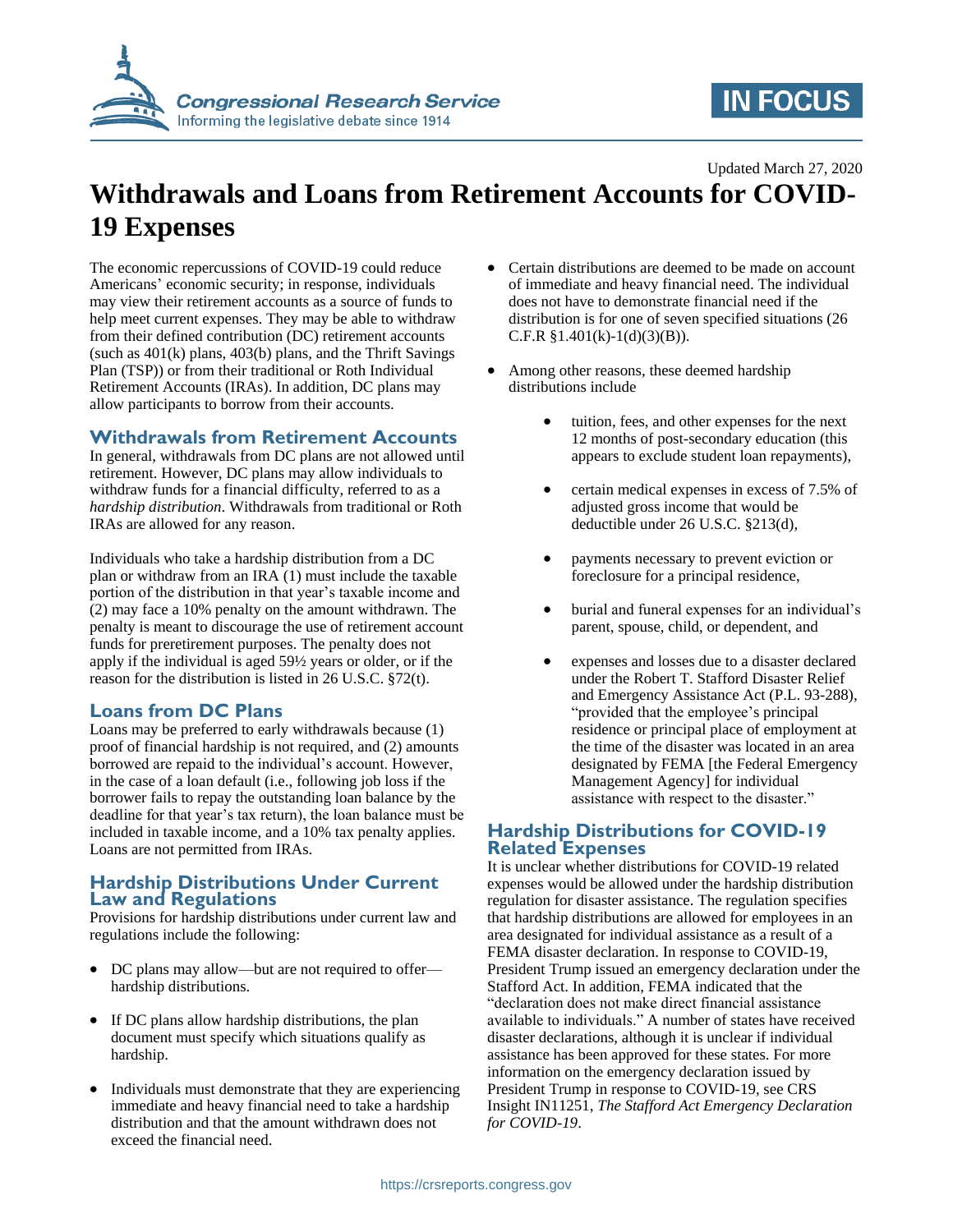#### **Loans Under Current Law and Regulations**

Provisions for DC plan loans under current law and regulations include the following:

- DC plans may allow—but are not required to offer loans.
- The maximum loan amount is the lesser of half of the participant's vested account balance or \$50,000.
- Loans must be repaid in level installments over five years. Longer terms are permitted if the loans are used for the purchase or construction of a principal residence.

### **Policy Options**

Congress and the Internal Revenue Service (IRS) have several policy options that could provide relief for COVID-19 related withdrawals and loans.

#### **Congress Could Exempt COVID-19 Related Expenses from the 10% Penalty**

Congress could allow for distributions from retirement plans for COVID-19 related expenses and exempt distributions for such expenses from the 10% penalty that applies to early withdrawals. In some instances, as part of past disaster relief, Congress allowed for penalty-free distributions to individuals affected by natural disasters. Congress also allowed these individuals to (1) include the distribution in taxable income spread over a three-year period and (2) recontribute the distribution amount to their retirement account. Additionally, Congress has allowed plans to amend plan documents retroactively. Disaster distributions have been generally defined as distributions in a specific geographic area. COVID-19 related distributions could similarly be defined, or limited to individuals with specified expenses or circumstances, or such distributions could be unrestricted.

#### **Congress Could Adjust Loan Requirements**

Congress could adjust any of the loan requirements, such as increasing the maximum loan amount or extending the repayment period.

#### **Internal Revenue Service (IRS) Could Deem COVID-19 Related Expenses as Hardship**

In the absence of Congressional action, the IRS could issue regulations that specifically deem COVID-19 related expenses as qualifying for a hardship distribution. Should this occur, retirement plans that seek to (1) start offering hardship distributions or (2) include COVID-19 related expenses as a qualifying hardship situation would need to amend their plan documents.

#### **Legislative Proposals in the 116th Congress**

Section 2202 of Division A of H.R. 748, the "Coronavirus Aid, Relief, and Economic Security Act," or "CARES Act," as passed by the Senate on March 26, 2020, and by the House on March 27, 2020, as well as Section 401 of Division T of H.R. 6379, the "Take Responsibility for Workers and Families Act," as introduced on March 23, 2020, contain nearly identical provisions that would modify rules for early withdrawals and loans from employersponsored retirement plans for qualified individuals. Qualified individuals are defined as (1) any individual or individual with a spouse or dependent who tested positive for COVID-19, (2) any individual facing financial difficulties due to being quarantined, furloughed, laid off, or unable to work due to lack of child care or due to reduced work hours, and (3) any individual whose business closed or reduced hours as a result of COVID-19. For qualified individuals, the provisions would

- allow for penalty-free distributions of up to \$100,000 from January 1, 2020, through December 31, 2020,
- increase the maximum loan limit from \$50,000 to \$100,000 for 180 days after the bill's enactment, and
- extend the due date by one year for DC plan loans that are in repayment from the date of the bill's enactment through December 31, 2020.

Under the proposal, individuals who take a COVID-19 distribution would include the amount in taxable income and could report it as income either in the year received or spread equally over three years. Alternatively, part or all of the distribution could be repaid to the retirement plan within three years of receiving the distribution.

## **Policy Considerations**

Allowing individuals early access to their retirement funds might help people facing financial difficulties. Some temporary relief might be justified, particularly given current economic concerns. Allowing early access to retirement accounts also may have drawbacks. First, funds that individuals take from their retirement accounts to pay for current expenditures will not be available when the individuals retire and would not accrue investment returns in a potential market recovery. This is a concern for some because many households rely on a combination of Social Security and withdrawals from their retirement accounts as income sources in retirement. Second, suspending the penalty on withdrawals would not help individuals who are not permitted hardship or early withdrawals from their retirement accounts.

## **For More Information**

- CRS In Focus IF11369, *Early Withdrawals from Individual Retirement Accounts (IRAs) and 401(k) Plans*
- CRS Report R40828, *An Analysis of Borrowing From Defined Contribution Retirement Plans*
- CRS Report R46279, *The Coronavirus Aid, Relief, and Economic Security (CARES) Act—Tax Relief for Individuals and Businesses*

**John J. Topoleski**, Specialist in Income Security **Elizabeth A. Myers**, Analyst in Income Security